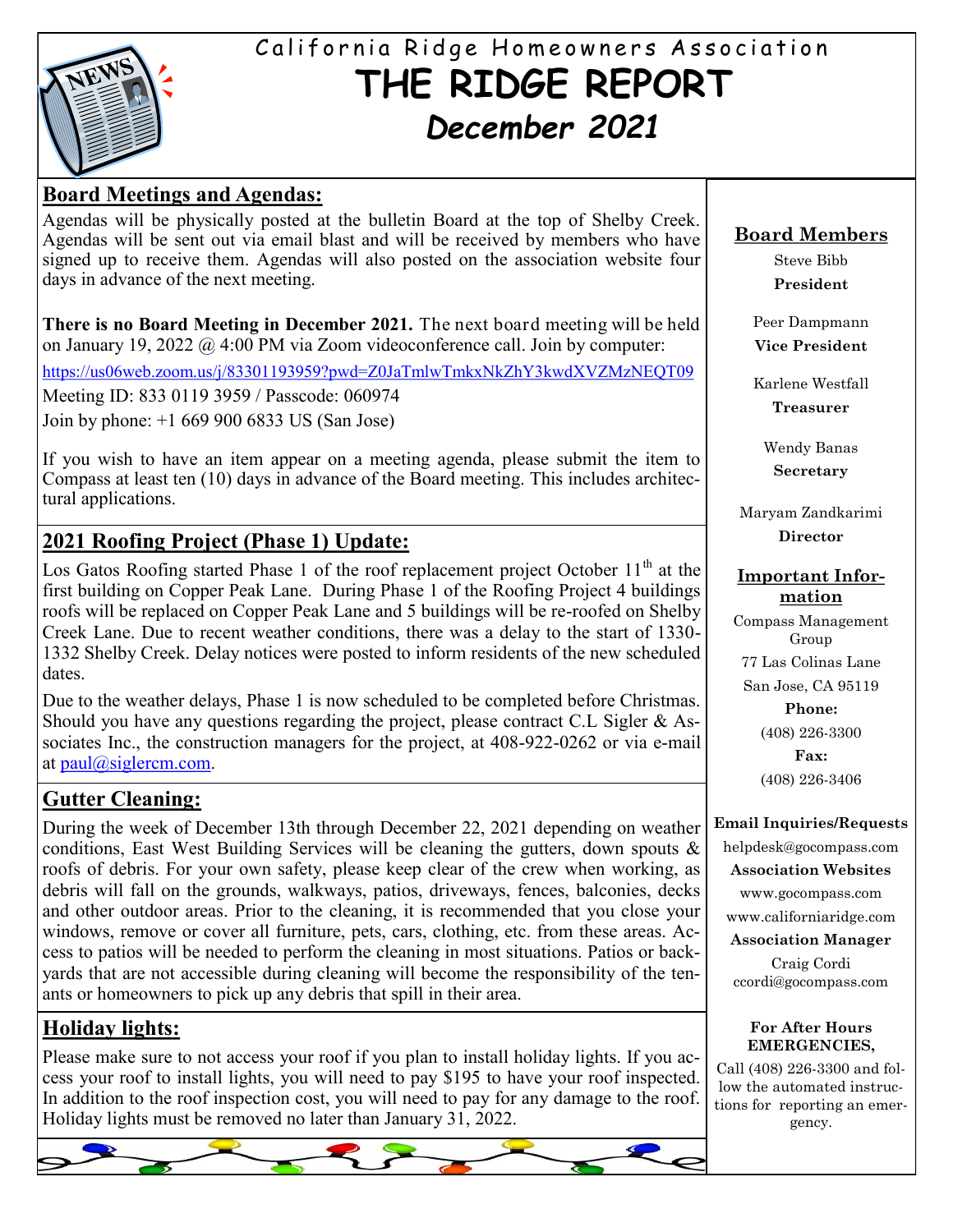### **Friendly Reminder:**

To all of our homeowners that love to garden, please note that the only area available for personal plantings is the strip between your walkway and your garage. All common areas are cared for by the Homeowners Association (HOA), and any problems or concerns about these areas should be directed to Compass Management. You can also participate in the You Buy We Plant program if there are things you would like to see planted in the common areas. You can learn more about You Buy We Plant and see an approved plant list at [https://](https://californiaridge.net/hot-topics/) [californiaridge.net/hot](https://californiaridge.net/hot-topics/)-topics/. Please be aware that if you have disturbed the common areas with personal plantings, the HOA board will be in touch with you regarding restoration of that area at your expense.

### **Architectural Modifications:**

Before undertaking any project that materially or cosmetically changes the exterior of your home, please fill out the application form and submit it to the management company. Replacement of any exterior component to your home requires an application! Approvals are made by the Board of Directors at a Board Meeting (or if applicable, by a Board Appointed Architectural Control Committee). Once your application is approved, your project may begin. All Architectural changes must be completed by a licensed and insured contractor. If a homeowner chooses to complete work themselves, without the authorization of the Board (or Architectural Committee), and the Board is made aware; the Board may choose to require a professional inspection of the modification, at the cost to the homeowner.

### **Cigarette and Marijuana Smoke Complaints:**

The Association has received complaints from residents regarding cigarette and marijuana smoke. We are all aware of the potential health risks related to breathing in smoke and second hand smoke. Allowing smoke to drift onto your neighbor's Lot and / or into their home can constitute a nuisance, which is a violation of Section 6.10 of the Association's CC&Rs, which states:

6.10 Unlawful Conduct. Nuisances. Noise. No unlawful, noxious, harmful, or offensive activities shall be conducted upon or within any part of the Development, nor shall anything be done within the Development which may be or become a nuisance, or cause unreasonable embarrassment, disturbance, or annoyance to any Resident of the Development, or which shall in any way interfere with Residents' use of the Common Area and facilities thereon or the use and enjoyment of their Lots or Residences. Without limiting any of the foregoing, no Resident shall permit noise,. including but not limited to the barking of dogs, to emanate from the Resident's Lot that would unreasonably disturb another Resident's enjoyment of his or her Lot or of the Common Area.

Please be mindful of where your smoke drifts and how it may negatively affect your neighbors. Consider smoking in common areas far away from any homes for the betterment of the entire community.

### **Compass Office Closure:**

The offices of Compass Management Group, Inc. will be closed on Friday, December 24, and December 31, 2021 for the Christmas and New Years holidays. The main line for Compass Management Group, Inc. (408- 226-3300) is available 24 hours per day, seven days per week, to request assistance involving property damage related to components maintained by the Association. If an emergency situation involving property damage occurs when the office is closed, please following the directions on the phone system to reach our emergency response manger.

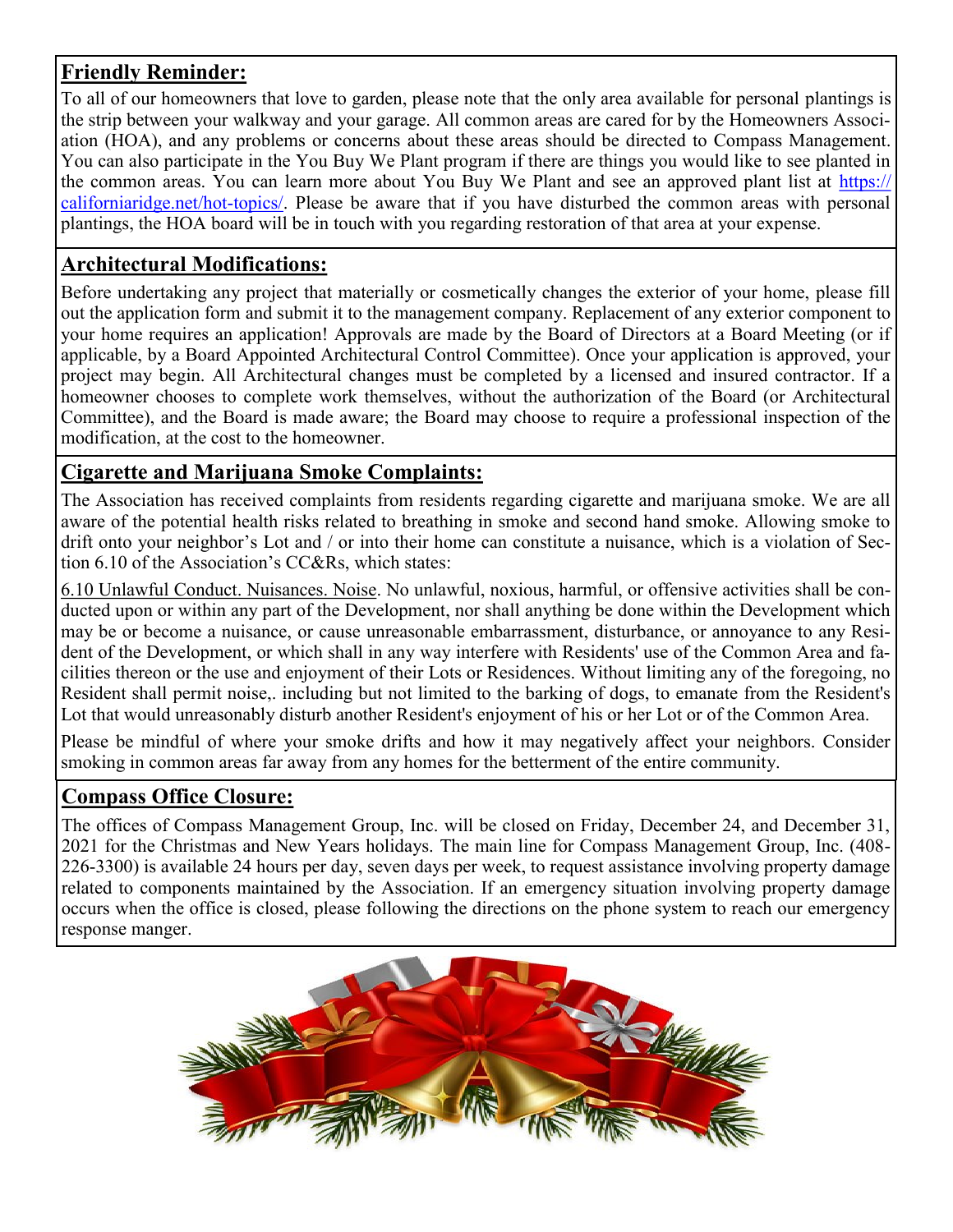# **California Ridge Architectural Specifications**

**Architectural Change Application:** Before undertaking any project that materially or cosmetically changes the exterior of your home, please fill out the application form and submit it to the management company. *Replacement of any exterior component to your home requires an application*! Approvals are made by the Board of Directors at a Board Meeting (or if applicable, by a Board Appointed Architectural Control Committee). Once your application is approved, your project may begin. All Architectural changes must be completed by a licensed and insured contractor. If a homeowner chooses to complete work themselves, without the authorization of the Board (or Architectural Committee), and the Board is made aware; the Board may choose to require a professional inspection of the modification, at the cost to the homeowner.

- **Windows:** Replacement windows must look the same as the ones being replaced. The color of the window framing must remain the same. If the window is visible from the street, it must be replaced with the same grid pattern. No particular manufacturer or installer is specified. Sliding patio doors may be replaced in kind or with french doors that maintain the look of the original (again: color and pattern must stay the same.)
- **Siding:** Any patching, partial-side replacement, or complete wall replacement of siding must be done with either material that exactly matches the existing siding in material (the existing material is cedar wood), width ("reveal") and thickness –or- Hardie Board siding which can be located at Economy Lumber in Campbell (www.economylumber.com). Partial replacement will require a full piece of siding to keep consistency. It is strongly recommended that you have any replacement siding primed on all six sides prior to installation, which will substantially increase its life expectancy. The Association does the final-coat painting of siding.
- **Decks:** Decks must be repaired or replaced to match the original deck in style and format: 2x6 decking; vertical 2x2 stiles spaced 3-7/8 inches apart for the rails; a "sandwich" plate applied on the outside of the stiles, one of 2x6 material just under the 2x8 rail cap, and the other of 2x8 material at the bottom of the stiles; and vertical posts of 4x4 material. All codes concerning load spans must be followed. The deck posts must be covered with a lapsiding to resemble the look of the siding on the home. It is acceptable for replacing decks and or railing with Tex.
- **Front Doors**: Front doors may be replaced with pre-primed metal or fiberglass models that reflect the same style as the original door. The Association does the final-coat painting of the exterior of all front doors. Homeowners are responsible for painting the inside of the door.
- **Satellite Dishes**: Satellite dishes must be installed in the least conspicuous spot on the home that will provide line of sight to the satellite. Cables must be neatly run and secured, and cannot be laid over roofing material. Owners are responsible for the cost of repair of any damage to the roof done by their dish installer. No dish larger than 1 meter in diameter may be installed.
- **Exterior Lights**: The approved replacement exterior light is from Forte Lighting, model 1301-02, in any finish. You can purchase them online at www.lightingdirect.com or, we are told, they are carried at Expo (the upscale arm of Home Depot.) They run about \$85 or so... There is sometimes an acceptable alternative model at Home Depot: the Hampton Bay Outdoor Wall Lantern, SKU # 394 636. It can be seen at www.HomeDepot.com/ and it runs about \$60. Also the approved motion sensor model is Heath Zenith 240 Degree Halogen Motion Sensing Security Light - White Model SL-5597-WH. Lights other than the ones listed above will be approved on a case by case basis as long as long as the dimensions and finish are similar. Photos and specifications (including dimensions and finish choices) must be submitted with your architectural application. Lights must be installed by a licensed and insured electrician. Please include your contractor information and evidence of insurance with your architectural application.